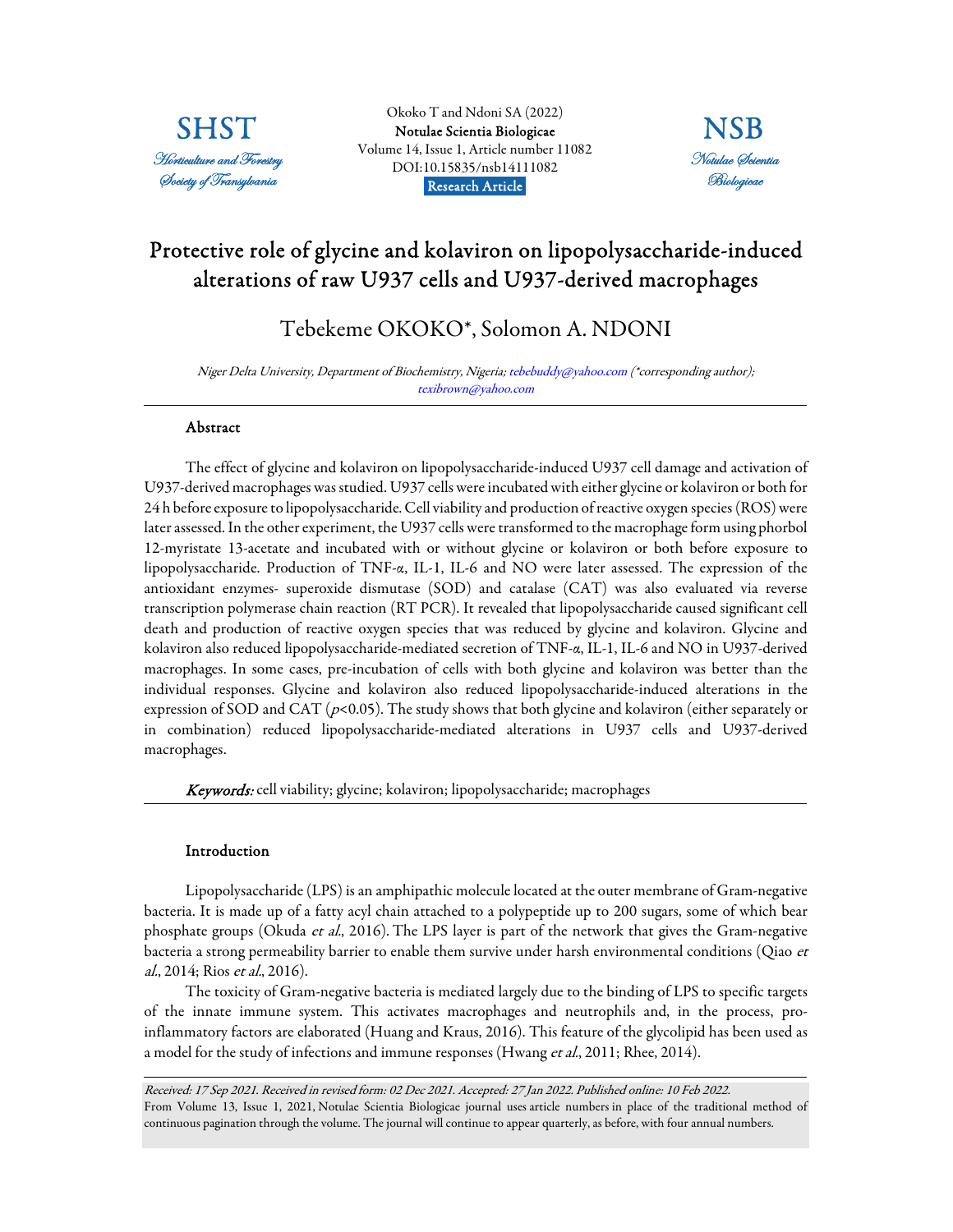Glycine is a non-essential amino acid though it has been termed conditionally essential to enhance growth in humans and animals (Razak et al., 2017; Li and Wu, 2018). It has been suggested that the amount of glycine synthesized in the body may not be sufficient to meet metabolic needs. This simplest amino acid has been reported to play significant physiological roles such as anti-inflammatory, cytoprotection and metabolic regulation (Jain et al., 2012; Razak et al., 2017).

Garcinia kola Heckel (Clusiaceae) is an evergreen tree whose seeds are highly valuable and traditionally consumed as an antidote against some diseases (Iwu et al., 2009; Esiegwu et al., 2014). One of the important compounds isolated from *Garcinia kola* is kolaviron. Kolaviron is a biflavonoid complex widely reported to have various bioactivities in experimental models such as antimicrobial, antioxidant and also the modulation of some signaling pathways (Abarikwu, 2015; Adaramoye and Lawal, 2015; Akinmoladun et al., 2015; Oyagbemi et al., 2017; Apalowo et al., 2018).

This work is aimed at investigating the effect of glycine and kolaviron (separately and in combination) on LPS-induced toxicity on the proliferation of human monocyte cell line U937 and activation of U937 derived macrophages.

# Materials and Methods

### Materials

Glycine, fetal calf serum (heat inactivated), L-glutamine, phorbol 12-myristate 13-acetate (PMA), lipopolysaccharide (from E. coli strain 055:B5), dimethyl sulfoxide (DMSO), 3-(4,5-dimethylthiazol-2-yl),- 2,5-diphenyl-tetrazolium bromide (MTT), 2՛,7՛-dichlorodihydrofluorescein diacetate (DCHF-DA) and RPMI-1640 were purchased from Sigma-Aldrich (USA). The monocyte cell line U937 was obtained from the European Collection of Cell Cultures. All antibodies and biotinylated cytokines were products from Pharmingen (US). All other chemicals and reagents were of the highest purity and commercially available. Buffers and solutions were prepared using Milli-Q (18 M $\Omega$ cm<sup>-1</sup>) water and stored at room temperature unless stated otherwise.

# Cell culture

Monocyte U937 cells were grown in RPMI-1640 supplemented with fetal calf serum (heat inactivated), penicillin (100 U/L), streptomycin (100 mg/ml) and L-glutamine (2 mM). Cells were kept in an incubator at a temperature of 37 °C gassing up to 5% CO2. For differentiation induction (i.e. transformation to the macrophage form), the cultured cells were seeded at a density of 5 x  $10^4$  cells/ml and supplemented with phorbol 12-myristate 13-acetate (PMA) as described (Okoko and Oruambo, 2009).

### Extraction of kolaviron

Fresh Garcinia kola seeds (4.5 kg) were sun-dried, seed coats were removed and later pulverized using a warring blender. Kolaviron was isolated from the resulting powder according to Iwu (1985). Briefly, powdered seeds were extracted with light petroleum ether (bp 40-60 °C) in a Soxhlet for 24 h. The defatted dried marc was repacked and extracted with acetone. The extract was concentrated and diluted twice its volume with water and extracted with ethylacetate (6×300 ml). The ethylacetate fraction was concentrated to give a golden yellow solid known as kolaviron. Percent recovery was 5.6%.

# Cytotoxicity and ROS production

Cell cultures (seeded at 5 x  $10^4$  cells/ml) were supplemented with either glycine (300 µM in RPMI-1640) or kolaviron (25 µg/ml in RPMI-1640) or both for 24 h before exposure to 1 µg/ml lipopolysaccharide (LPS). For control experiments, cultures were not supplemented with glycine (GLY) or kolaviron (KVR) but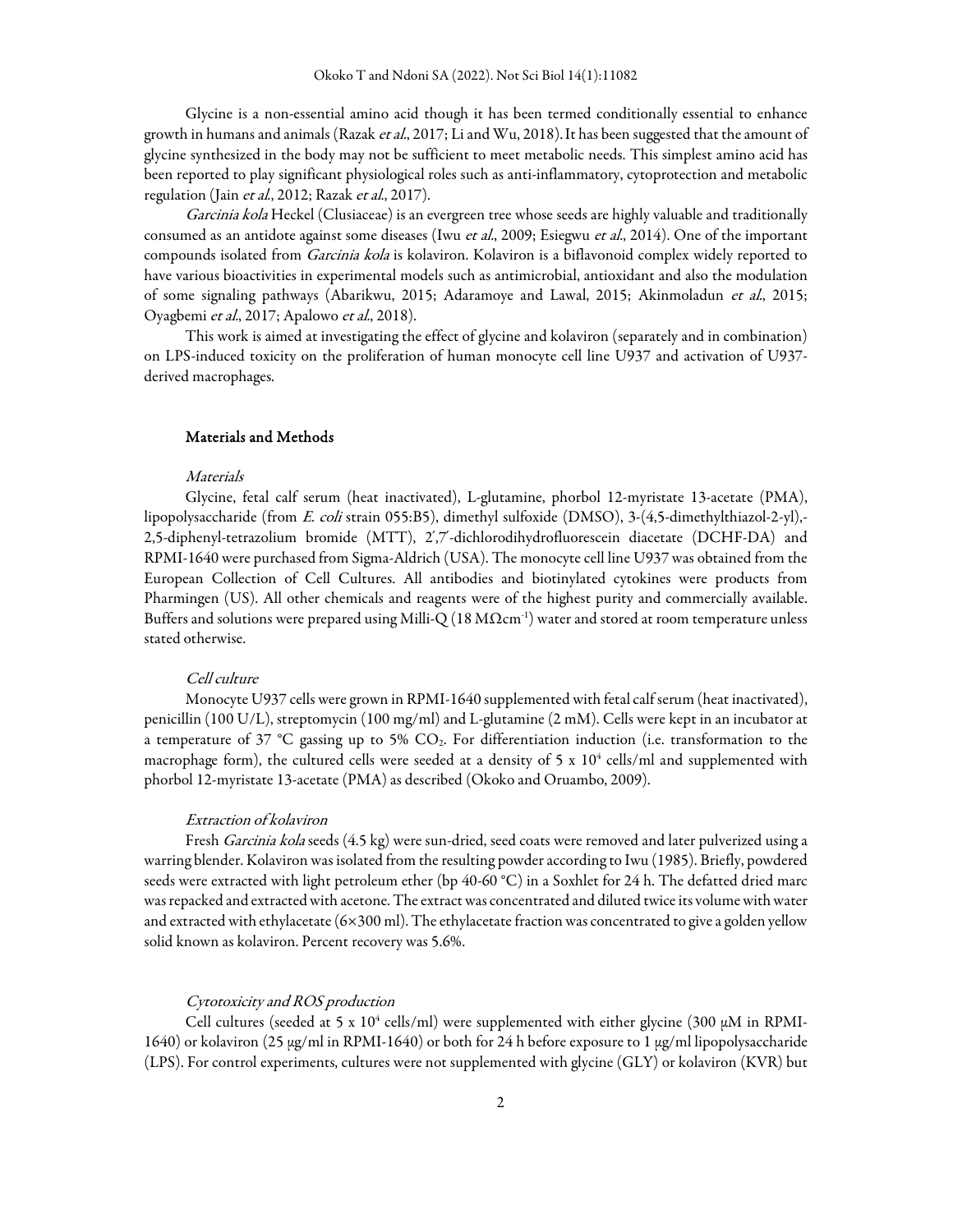with an equivalent amount of RPMI-1640. One hour later, cell death was determined via MTT assay according to the method of Zhou et al. (2006). Briefly, 10 µl of MTT solution was added to each culture to a final concentration of 0.5 mg/ml and incubated for 1 h at 37 °C. The MTT was removed and each culture supplemented with DMSO (Dimethyl sulfoxide). Absorbance was measured at 570 nm using a microplate reader. Values are expressed as percentage of readings of cells not treated with LPS. The production of ROS was assessed based on the oxidation of 2՛,7՛-dichlorodihydrofluorescein by intracellular peroxides as reported (Koga and Meydani, 2001) with a slight modification. Following the incubation with GLY and KVR for 24 h, media was aspirated and replaced with 50 µM DCHF-DA (in RPMI-1640) and incubated for 30 min at 37 °C. Cells were later washed with 0.02 M phosphate buffered saline (pH 7.4) and incubated with LPS (1  $\mu$ g/ml) for 1 h. Fluorescence of cells was measured at excitation and emission wavelength at 485 nm and 530 nm respectively. Final value was expressed as % production of ROS. Production of ROS in cells incubated with only LPS was arbitrarily assigned 100%.

## Cytokine and NO production

After 24 h of PMA-induced differentiation, media was aspirated and replaced with GLY or KVR or both for 24 h before exposure to LPS (1 µg/ml). The supernatants of each cell culture were analyzed for the production of TNF-α, IL-1 and IL-6 via cytokine capture ELISA as described (Okoko and Oruuambo, 2009) while nitric oxide production was determined according to Hwang et al. (2002) as modified by Hsieh et al. (2007).

### Quantitative RT-PCR

Following PMA-induced induction and subsequent treatment of cells with GLY, KVR and LPS (as described previously), total RNA was purified from cell pellets using TRIzol reagent (Invitrogen) and quantified by NanoDrop 2000 (Thermo Scientific, Wilmington, DE, USA). Preparation of cDNA was done using a Revert Aid cDNA synthesis kit according to the manufacturer's protocol. For RT-PCR, 1 µg of the resulting cDNA was used to amplify regions specific to superoxide dismutase (SOD) and catalase (CAT) in an ABI Prism 7500 system (Applied Biosciences) with primer pairs listed in table 1. The thermal cycler was set at an initial denaturation at 95 °C for 5 min and 94 °C for 1 min, annealing at 55 °C for 1 min, elongation at 72 °C for 1 min (35 cycles) and a final extension step at 72 °C for 10 min. Real-Time PCR data was analyzed and presented as fold change in expression over the GAPDH housekeeping gene of same sample.

| mRNA       | Primer sequence $(5'$ -3') |
|------------|----------------------------|
| SOD        | FP:GACTGAAGGCCTGCATGGATTC  |
|            | RP: CACATCGGCCACACCATCTTTG |
| <b>CAT</b> | FP:CTTCGACCCAAGCAACATGC    |
|            | RP:GATAATTGGGTCCCAGGCGATG  |
| GAPDH      | FP:GTCGGAGTCAACGGATTTGGTC  |
|            | RP:CTTCCCGTTCTCAGCCTTGAC   |

Table 1. Primer Pairs for RT-PCR

#### Data analysis

Representative values for various experiments were expressed as mean ± SEM of six replicates. Where applicable, data were analysed using analysis of variance followed by Duncan's multiple range test. Confidence exhibited at  $p<0.05$  was considered statistically significant.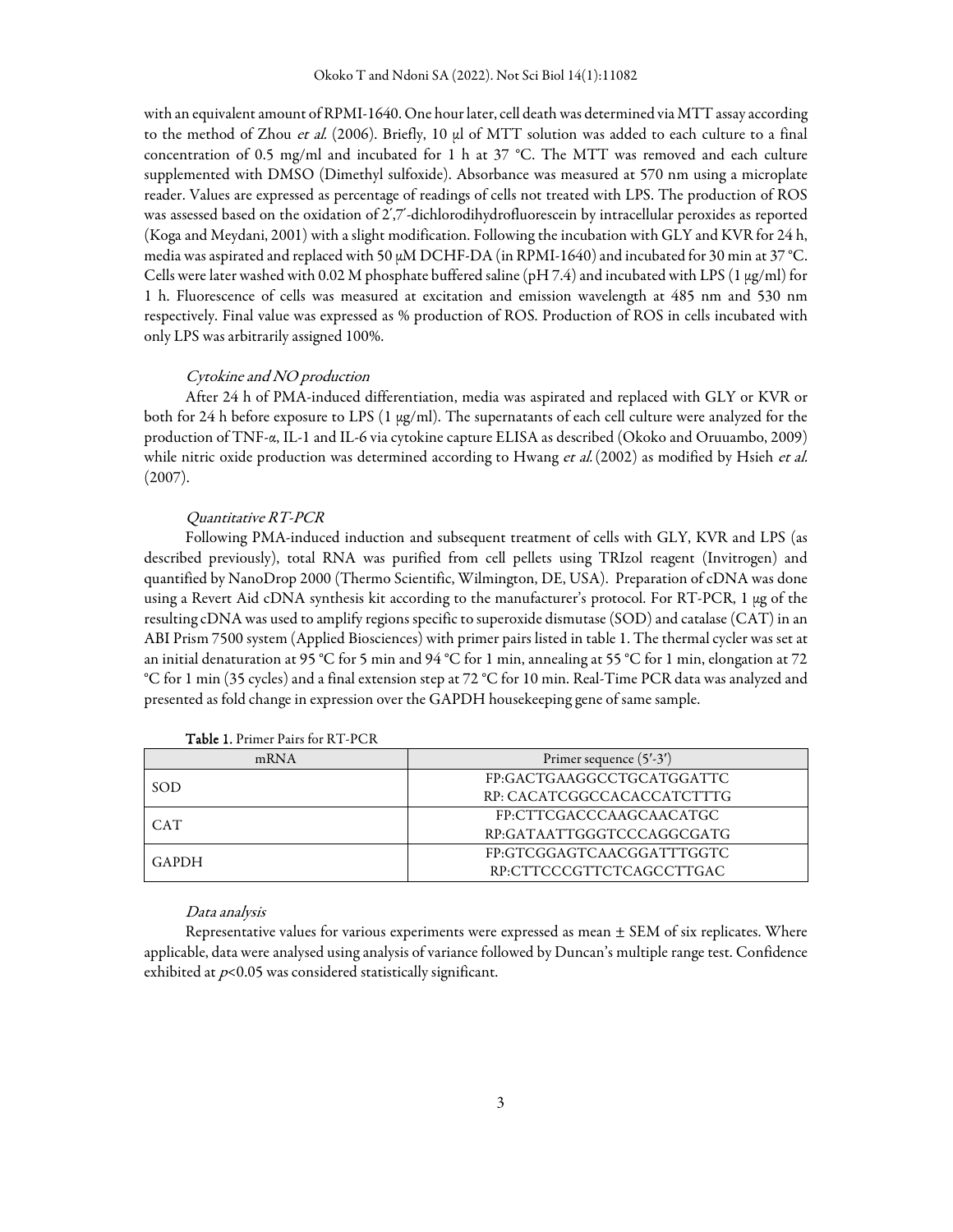### Results

Cytotoxicity study

Treating the cells with either glycine or kolaviron (300  $\mu$ M glycine; 25  $\mu$ g/ml kolaviron) didn't cause any significant effect on cell viability (data not shown). It has been reported that the reference value of glycine in plasma is 120-560  $\mu$ M (Laposata, 2019) thus 300  $\mu$ M was used to reflect normal plasma level.

Figure 1 shows the protective effect of glycine and kolaviron on LPS-induced cell death. It revealed that LPS caused significant reduction in cell viability as accessed via MTT assay. However, pre-treatment of the cells with glycine or kolaviron significantly reduced LPS-induced cell death ( $p<0.05$ ). But pre-treatment with both glycine and kolaviron was better at reducing cell death than their individual effects ( $p$ <0.05).



Figure 1. Effect of glycine and kolaviron on lipopolysacharide-induced cell death in U937 cells assessed by MTT assay

LPS, cells treated with 1  $\mu$ g/ml Lipopolysaccaride only; GLY, cells supplemented with Glycine (300  $\mu$ M) before exposure to Lipopolysaccharide (1 µg/ml); KVR, cells supplemented with Kolaviron (25 µg/ml before exposure to Lpopolysaccharide (1 µg/ml); GLY + KVR, Cells supplemented with both Glycine and Kolaviron (300 µM GLY + 25 µg/ml KVR) before exposure to Lipopolysaccharide. Each bar represents mean ± S.E.M of six replicates expressed as % viability in comparison to control. \*Significantly different from control; \*Significantly different from LPS and  $\overline{\text{``Significantly different from GLY + KVR. p \leq 0.05}}$ .

#### Production of reactive oxygen species

As revealed in figure 2, treating the cells with LPS alone significantly produced reactive oxygen species (assessed via DCHF assay) when compared to untreated controls ( $p<0.05$ ). However, incubating cells with glycine and kolaviron before treatment with LPS significantly reduced the production of ROS (p<0.05). But the combined pre-treatment of cells with glycine and kolaviron was better at reducing ROS production when compared to their separate effects ( $p<0.05$ )

#### Activation of macrophages

The activation of macrophages was evaluated by measuring the production of the pro-inflammatory cytokines (TNF-α, IL-1 and IL-6) and nitric oxide (NO). As shown in Figure 3, the production of the cytokines and NO was significant following treatment of the U937-derived macrophages with LPS ( $p$ <0.05). Preincubation with glycine and kolaviron significantly reduced the LPS-mediated inductions ( $p$ <0.05). Even though the pre-treatment with both glycine and kolaviron seem to produce greater reductions than their individual responses, the difference was only significant over glycine ( $p<0.05$ ).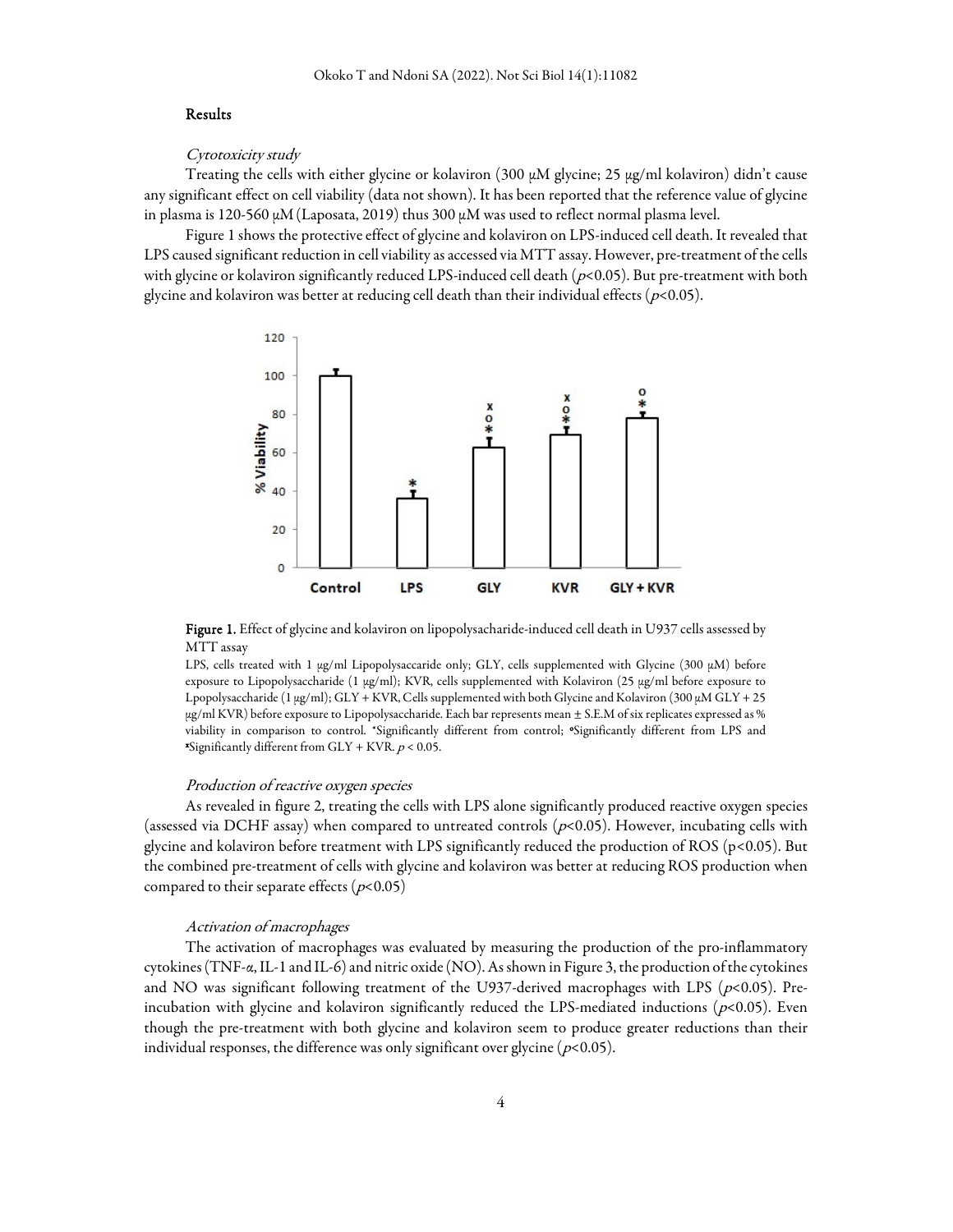

Figure 2. Effect of glycine and kolaviron on lipopolysacharide (LPS)-induced production of ROS in U937 cells

LPS, cells treated with 1 µg/ml Lipopolysaccaride only; GLY, cells supplemented with Glycine (300 µM) before exposure to Lipopolysaccharide (1 µg/ml); KVR, cells supplemented with Kolaviron (25 µg/ml before exposure to Lipopolysaccharide (1  $\mu$ g/ml); GLY + KVR, Cells supplemented with both Glycine and Kolaviron (300  $\mu$ M GLY + 25 µg/ml KVR) before exposure to Lipopolysaccharide. Each bar represents mean ± S.E.M of six replicates expressed as % production in comparison to LPS. \*Significantly different from control; \*Significantly different from LPS and **\***Significantly different from  $GLY + KVR$ .  $p < 0.05$ .



Figure 3. Effect of glycine and kolaviron on lipopolysacharide (LPS)-induced production of cytokines and nitric oxide (NO) in U937-derived macrophages

LPS, transformed cells treated with 1 µg/ml Lipopolysaccaride only; GLY, transformed cells supplemented with Glycine (300 µM) before exposure to Lipopolysaccharide (1 µg/ml); KVR, transformed cells supplemented with Kolaviron (25 µg/ml before exposure to Lipopolysaccharide (1 µg/ml); GLY + KVR, transformed cells supplemented with both Glycine and Kolaviron (300  $\mu$ M GLY + 25  $\mu$ g/ml KVR) before exposure to Lipopolysaccharide. Each bar represents mean ± S.E.M of six replicates expressed as % viability in comparison to LPS. \*Significantly different from control; "Significantly different from LPS and "Significantly different from  $GLY + KVR$ .  $p < 0.05$ .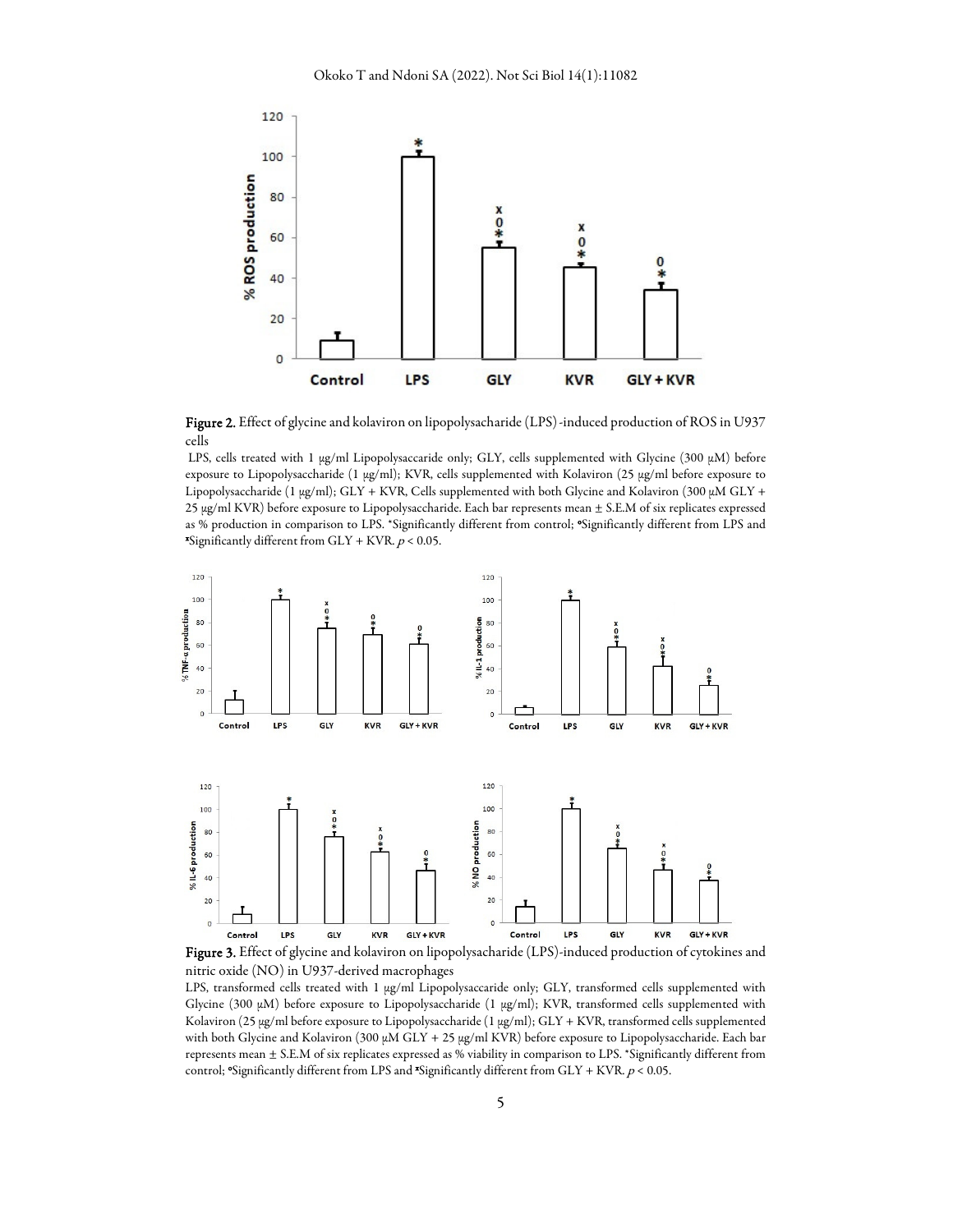#### Effect on antioxidant enzyme expression

The effect of glycine and kolaviron on LPS-induced enzyme expression was investigated via RT-PCR as described. As shown in Figure 4, LPS significantly reduced the expression of superoxide dismutase and catalase, however glycine and kolaviron enhanced gene expression closer to control level (Figure 4). The pre-incubation with both glycine and kolaviron did not cause any significant change in expression when compared to their separate responses ( $p > 0.05$ ).



Figure 4. Expression of superoxide dismutase (SOD) and Catalase (CAT) in U937-derived macrophages (a) Ratios of intensities of (A) SOD and (B) CAT over housekeeping gene GAPDH for RT-PCR of mRNA isolated from U937-derived Macrophages. LPS, transformed cells treated with 1 µg/ml Lipopolysaccaride only; GLY, transformed cells Supplemented with Glycine (300 µM) before exposure to Lipopolysaccharide (1 µg/ml); KVR, transformed cells supplemented with Kolaviron (25 µg/ml before exposure to Lipopolysaccharide (1 µg/ml); GLY + KVR, transformed cells supplemented with both Glycine and Kolaviron (300 µM GLY + 25 µg/ml KVR) before exposure to Lipopolysaccharide. Each bar represents mean ± S.E.M of six replicates expressed as % Viability in comparison to control. \*Significantly different from control; "Significantly different from LPS.  $p < 0.05$ .

# Discussion

The effect of LPS on cell systems range from cytotoxicity to inflammation thus it is used as an effective model for the study of bacterial infections (Dou et al., 2017; Huang and Hu, 2017). Although inflammation is a defense mechanism cells employ to fight injury, it is associated with some chronic diseases if the response is deregulated (Huang and Hu, 2017; Ryu et al., 2018).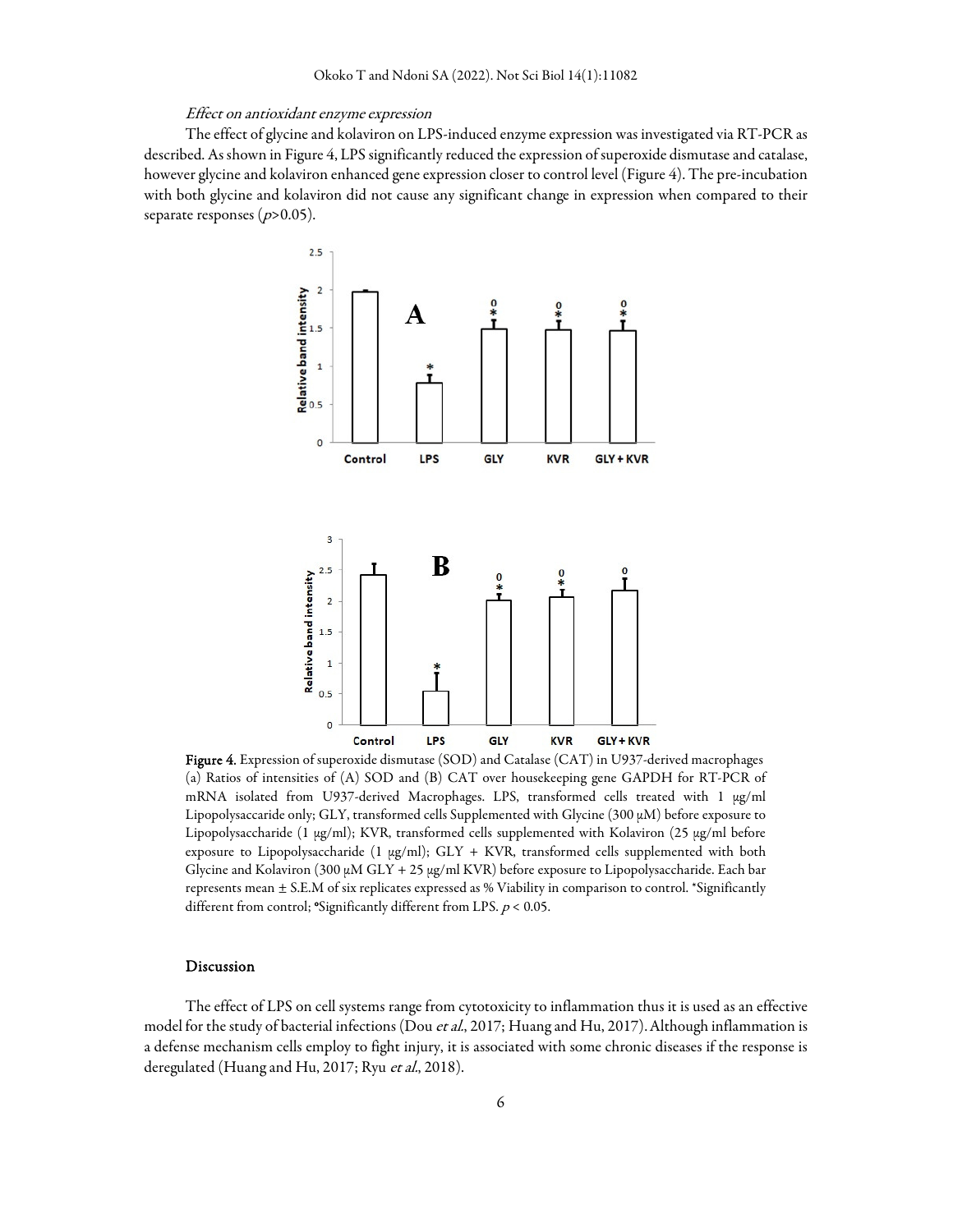In the current experiment, LPS caused significant cytotoxicity which was reduced by glycine and kolaviron. Both glycine and kolaviron have been reported to be cytoprotective in various models. Mechanisms through which glycine protects cells include the inhibition of mitochondrial permeability transition, blocking of death channels, interaction of ionophores etc (Nishimura and Lemasters, 2001; Ruiz-Maena et al., 2004; Weinberg et al., 2016). Flavonoids (such as kolaviron) protect cells by preventing DNA damage and upregulation of detoxifying enzymes and the modulation of intracellular signalling pathways (Okoko, 2018).

It has been reported that LPS-induced generation of ROS plays a role in the pathogenesis of sepsis and inflammation (Liu et al., 2019; Yu and Tan, 2019; Wang et al., 2020), thus we hypothesized that LPS-mediated cell death could be linked to the generation of ROS.

It revealed that LPS caused significant production of ROS that was significantly reduced by glycine and kolaviron both separately, and in combination (Figure 2). Oxidative stress is caused by the imbalance between the production of ROS and biological antioxidant systems. A major consequence is the modification of molecules such as DNA, lipids and proteins which could cause cell death (Lee and Cho, 2009).

Glycine, the simplest amino acid, is an intricate part of protein structure with primary pharmacological activities. It has been found to be cytoprotective via the reduction of ROS produced due to xenobiotics though the exact mechanism is not clear (Shafiekhani et al., 2019; Wang et al., 2019).

Flavonoids suppress the production of reactive oxygen species via direct and indirect modes. They neutralize ROS and also induce the up-regulation of glutathione, γ-glutamylcysteine ligase, glutathione Stransferase and NAD(P)H:quinone oxidoreductase in different cell systems (Chow et al., 2005; Chen et al., 2006; Angeloni et al., 2007).

Pro-inflammatory cytokines are released by macrophages in response to infections, injury and stress as part of the innate immune response (Aldrich and Sevick-Muraca, 2013). During the inflammatory process, cytokines are primary mediators of the immune response but overproduction causes serious damage to host cells through the activation of cytotoxic pathways (Lee and Cho, 2009).

Macrophage activation by bacterial LPS is an important event involved in inflammation and inflammation-related disorders and is characterized by the up-regulation of cytokines and production of nitric oxide (Speranza et al., 2010; Franceschelli et al., 2014). In this study, LPS stimulated macrophages to produce IL-1, IL-6, TNF-α and nitric oxide (NO). Macrophages play a critical role in the initiation, maintenance and resolution of infection. However, persistent activation could be cytotoxic as a consequence of the overproduction of these intracellular mediators thus the reduction of macrophage-induced cytotoxicity could be a therapeutic strategy for inflammatory disorders (Liu et al., 2012). The release of NO could be a consequence of oxidative stress. Oxidative stress increases the intracellular level of inducible nitric oxide synthase (iNOS) which catalyses the conversion of arginine to NO. This could facilitate the generation of the peroxynitrite which is a powerful oxidant (Modlinger et al., 2004; Förstermann et al., 2017).

This study revealed that both glycine and KVR reduced LPS-mediated production of the cytokines and NO thus they could be considered as therapeutic agents for inflammatory disorders. It has been reported that glycine activates a ligand-gated chloride channel which hyperpolarizes the membrane which leads to the blocking of cytokine synthesis (Wheeler et al., 1999).

The downregulation of the synthesis of the antioxidant enzymes, SOD and CAT, by LPS also correlates with the production of reactive oxygen species which has been reported (Tang et al., 2018; Ye et al., 2019; Zhang et al., 2019). Pre-treatment of the U937-derived macrophages with glycine and kolaviron reduced the LPS-mediated suppression of antioxidant enzyme expression. This corroborates the indirect antioxidant nature of glycine and kolaviron.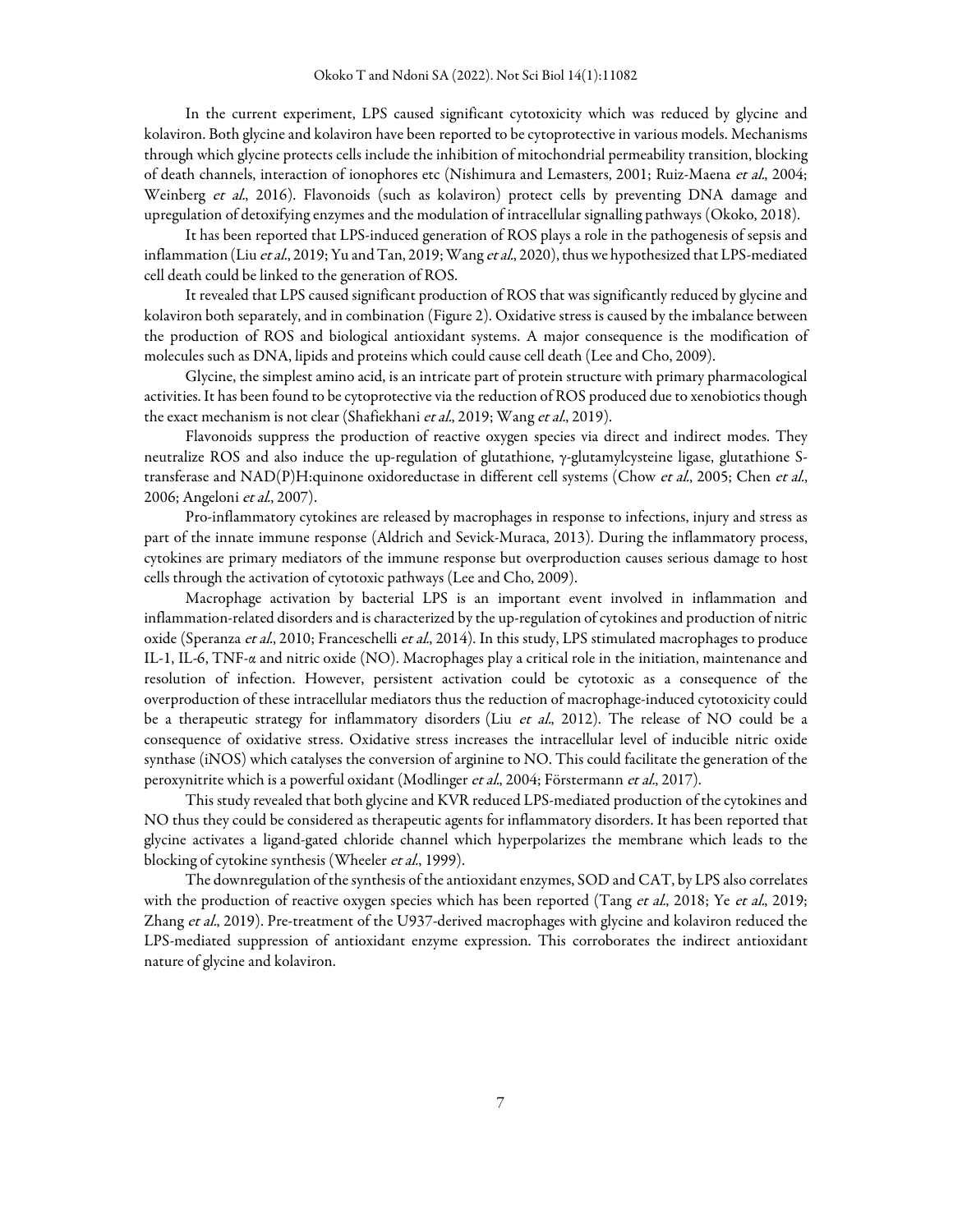# Conclusions

Both glycine and kolaviron are good at reducing LPS-induced U937 cell death and activation of U937 derived macrophages. Kolaviron seems to be better than glycine at protecting cells but could depend on the concentrations used. In most of the experiments, the use of glycine and kolaviron together gave better protection than their separate responses but there was no indication if it was additive or synergistic. The experiment reveals that glycine and kolaviron could protect against diseases due to macrophage activation thus could be exploited pharmacologically.

# Authors' Contributions

Both authors read and approved the final manuscript.

Ethical approval (for researches involving animals or humans)

Not applicable.

# Acknowledgements

Authors are thankful to the authorities of the Niger Delta University and Rivers State University for support.

# Conflict of Interests

The authors declare that there are no conflicts of interest related to this article.

### References

- Abarikwu SO (2015). Anti-inflammatory effects of kolaviron modulate the expressions of inflammatory marker genes, inhibit transcription factors ERK1/2, p-JNK, NF-κB, and activate Akt expressions in the 93RS2 Sertoli cell lines. Molecular and Cellular Biochemistry 401:197-208. https://doi.org/10.1007/s11010-014-2307-9
- Adaramoye OA, Lawal SO (2015). Kolaviron, a biflavonoid fraction from Garcinia kola, protects against isoproterenolinduced injury by mitigating cardiac dysfunction and oxidative stress in rats. Journal of Basic Clinical Physiology and Pharmacology 26:65-72. https://doi/10.1515/jbcpp-2013-0139
- Akinmoladun AC, Akinrinola BL, Olaleye MT, Farombi EO (2015). Kolaviron, a Garcinia kola biflavonoid complex, protects against ischemia/reperfusion injury: pertinent mechanistic insights from biochemical and physical evaluations in rat brain. Neurochemical Research 40:777-787. https://doi.org/10.1007/s11064-015-1527-z
- Aldrich MB, Sevick-Muraca EM (2013). Cytokines are systemic effectors of lymphatic function in acute inflammation. Cytokine 64:362-369. https://doi.org/10.1016/j.cyto.2013.05.015
- Angeloni C, Spencer JP, Leonani E, Biagi PL, Hrelia S (2007). Role of quercetin and its in vivo metabolites in protecting H9c2 cells against oxidative stress. Biochimie 89:73-82. https://doi.org/10.1016/j.biochi.2006.09.006
- Apalowo OE, Musa SE, Asaolu F, Apata JT, Oyedeji T, Babalola OO (2018). Protective roles of kolaviron extract from Garcinia kola seeds against isoniazid-induced kidney damage in Wistar rats. European Journal of Medicinal Plants 24:1-8. https://doi.org/10.9734/ejmp/2018/v26i430095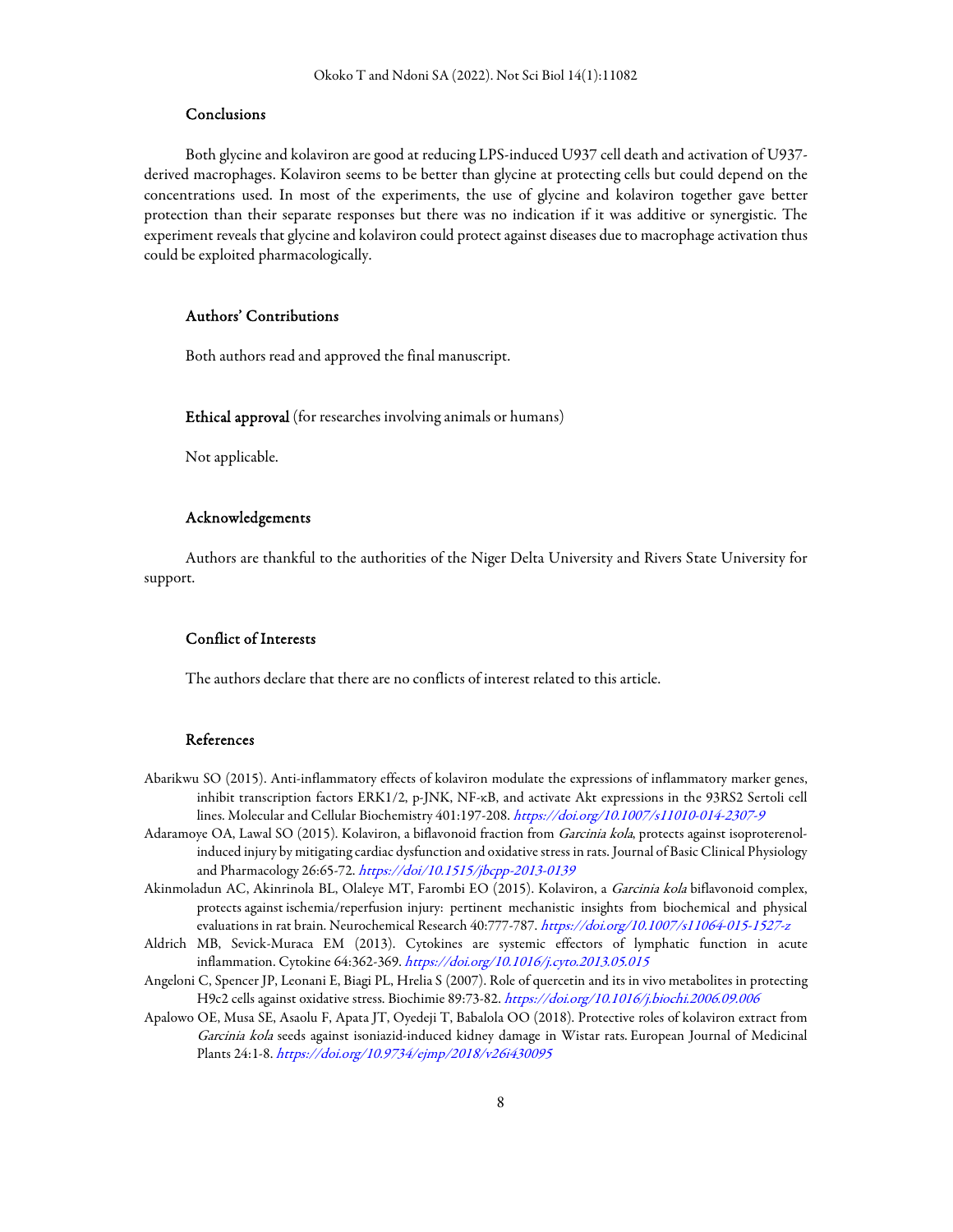- Chen TJ, Jeng JY, Lin CW, Wu CY, Chen YC (2006). Quercetin inhibition of ROS-dependent and-independent apoptosis in rat glioma C6 cells. Toxicology 223:113-126. https://doi.org/10.1016/j.tox.2006.03.007
- Chow JM, Shen SC, Huan SK, Lin HY, Chen YC (2005). Quercetin, but not rutin and quercitrin, prevention of  $H_2O_2$ induced apoptosis via anti-oxidant activity and heme oxygenase 1 gene expression in macrophages. Biochemical Pharmacology 69:1839-1851. https://doi.org/10.1016/j.bcp.2005.03.017
- Dou Y, Wang X, Yu G, Wang S, Tian M, Qi J, … Yu S (2017). Disruption of the M949\_RS01915 gene changed the bacterial lipopolysaccharide pattern, pathogenicity and gene expression of Riemerella anatipestifer. Veterinary Research 48(1):6. https://doi.org/10.1186/s13567-017-0409-6
- Esiegwu AC, Okoli IC, Emenalom OO, Esonu BO, Udedibie ABI (2014). The emerging benefits of the African wonder nut (Garcinia kola Heckel): A review. Global Journal of Animal Science Research 2:170-183.
- Förstermann U, Xia N, Li H (2017). Roles of vascular oxidative stress and nitric oxide in the pathogenesis of atherosclerosis. Circulation Research 120:713-735. https://doi.org/10.1161/CIRCRESAHA.116.309326
- Franceschelli S, Pesce M, Ferrone A, De Lutiis MA, Patruno A, Grilli A, … Speranza L (2014). Astaxanthin treatment confers protection against oxidative stress in U937 cells stimulated with lipopolysaccharide reducing  $\rm O_2^$ production. PLoS One 9:e88359. https://doi:10.1371/journal.pone.0088359
- Hsieh YH, Kuo PM, Chien SC, Shyur LF, Wang SY (2007). Effects of Chamaecyparis formosensis Matasumura extractivities on lipopolysaccharide-induced release of nitric oxide. Phytomedicine 14:675-680. https://doi.org/10.1016/j.phymed.2006.11.029
- Huang Q, Hu XL (2017). Effects of salidroside on the secretion of inflammatory mediators induced by lipopolysaccharide in murine macrophage cell line J774. Acta Physiologica Sinica 69:41-46. https://pubmed.ncbi.nlm.nih.gov/28217806/
- Huang Z, Kraus VB (2016). Does lipopolysaccharide-mediated inflammation have a role in OA? Nature Reviews Rheumatology 12:123. https://doi.org/10.1038/nrrheum.2015.158
- Hwang BY, Lee JH, Koo TH, Hong YS, Ro IS, Lee KS, Lee JJ (2002). Furanoligularenone, an eremophilane from Ligularia fischerri inhibits the lipopolysaccharide-induced production of nitric oxide and prostaglandin E2 in macrophage RAW264.7 cells. Planta Medica 68:101-105. https://doi.org/10.1055/s-2002-20250.
- Hwang PA, Chien SY, Chan YL, Lu MK, Wu CH, Kong ZL, Wu CJ (2011). Inhibition of lipopolysaccharide (LPS) induced inflammatory responses by Sargassum hemiphyllum sulfated polysaccharide extract in RAW 264.7 macrophage cells. Journal of Agricultural and Food Chemistry 59:2062-2068. https://doi.org/10.1021/jf1043647
- Iwu M, Okunji C, Tchimene M, Anele N, Chah K, Akpa PA, Onunkwo GC (2009). Stability of cough linctus (streptol) formulated from medicinal plant extracts. Chemical and Pharmaceutical Bulletin 57:229- 232. https://doi.org/10.1248/cpb.57.229
- Iwu MM (1985). Antihepatoxic constituents of Garcinia kola seeds. Experientia 41:699-700. https://doi.org/10.1007/BF02007729
- Jain M, Nilsson R, Sharma S, Madhhusudhan N, Kitami T, Souza AL, … Mootha VK (2012). Metabolic profiling identifies a key role for glycine in rapid cancer cell proliferation. Science 336:1040-1044. https://doi.org/10.1126/science.1218595.
- Koga T, Meydani M (2001). Effect of plasma metabolites of (+)-catechin and quercetin on monocyte adhesion to human aortic endothelial cells. American Journal of Clinical Nutrition 73:941-948. https://doi.org/10.1093/ajcn/73.5.941
- Laposata M (2019). Laboratory Medicine: Diagnosis of Disease in Clinical Laboratory. 3rd ed. New York. McGraw-Hill Education.
- Lee SY, Cho JY (2009). Inhibitory effects of honokiol on LPS and PMA-induced cellular responses of macrophages and monocytes. BMB Reports 42:574-579. https://doi.org/10.5483/BMBRep.2009.42.9.574
- Li P, Wu G (2018). Roles of dietary glycine, proline, and hydroxyproline in collagen synthesis and animal growth. Amino Acids 50:29-38. https://doi.org/10.1007/s00726-017-2490-6
- Liu T, Li J, Liu Y, Xiao N, Suo H, Xie K, Yang C, Wu C (2012). Short-chain fatty acids suppress lipopolysaccharideinduced production of nitric oxide and proinflammatory cytokines through inhibition of NF-κB pathway in RAW264.7 cells. Inflammation 35:1676-1684. https://doi.org/10.1007/s10753-012-9484-z
- Liu X, Lu J, Liao Y, Liu S, Chen Y, He R, Men L, Lu C, Chen Z, Li S, Xiong G (2019). Dihydroartemisinin attenuates lipopolysaccharide-induced acute kidney injury by inhibiting inflammation and oxidative stress. Biomedicine and Pharmacotherapy 117:109070. https://doi.org/10.1016/j.biopha.2019.109070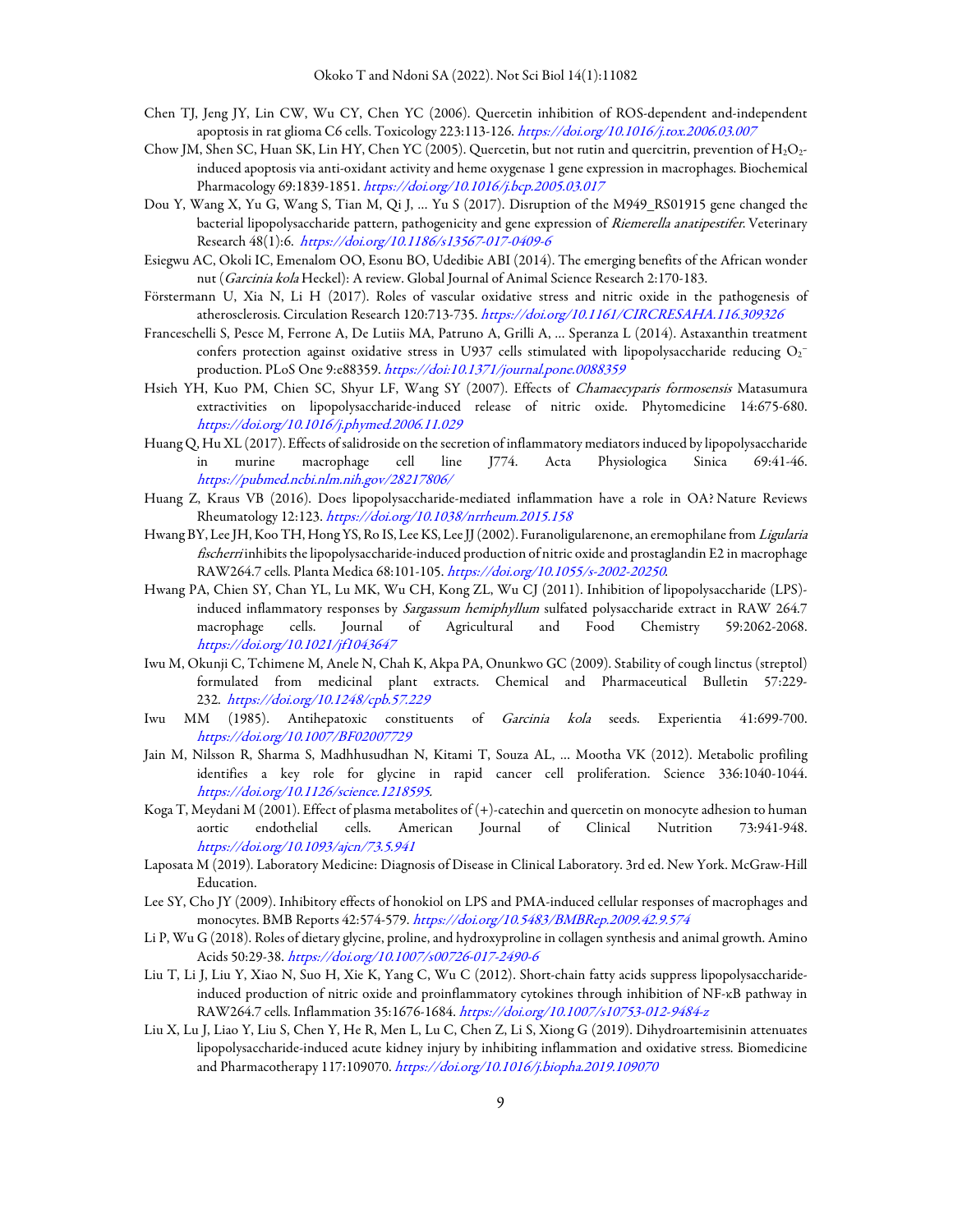- Modlinger PS, Wilcox CS, Aslam S (2004). Nitric oxide, oxidative stress, and progression of chronic renal failure. Seminars in Nephrology 24:354-365. https://doi.org/10.1016/j.semnephrol.2004.04.007.
- Nishimura Y, Lemasters JJ (2001). Glycine blocks opening of a death channel in cultured hepatic sinusoidal endothelial cells during chemical hypoxia. Cell Death and Differentiation 8:850-858. https://doi.org/10.1038/sj.cdd.4400877
- Okoko T, Oruambo IF (2009). Inhibitory activity of quercetin and its metabolite on lipopolysaccharide-induced activation of macrophage U937 cells. Food and Chemical Toxicology 47:809-812. https://doi.org/10.1016/j.fct.2009.01.013
- Okoko T (2018). Kolaviron and selenium reduce hydrogen peroxide-induced alterations of the inflammatory response. Journal of Genetic Engineering and Biotechnology 16:485-490. https://doi.org/10.1016/j.jgeb.2018.02.004.
- Okuda S, Sherman DJ, Silhavy TJ, Ruiz N, Kahne D (2016). Lipopolysaccharide transport and assembly at the outer membrane: the PEZ model. Nature Reviews Microbiology 14:337-345. https://doi.org/10.1038/nrmicro.2016.25
- Oyagbemi AA, Bester D, Esterhuyse J, Farombi EO (2017). Kolaviron, a biflavonoid of Garcinia kola seed mitigates ischemic/reperfusion injury by modulation of pro-survival and apoptotic signaling pathways. Journal of Intercultural Ethnopharmacology 6:42-49. https://doi/10.5455/jice.20160923100223
- Qiao S, Luo Q, Zhao Y, Zhang XC, Huang Y (2014). Structural basis for lipopolysaccharide insertion in the bacterial outer membrane. Nature 511:108-111. https://doi.org/10.1038/nature13484
- Razak MA, Begum PS, Viswanath B, Rajagopal S (2017). Multifarious beneficial effect of nonessential amino acid, glycine: a review. Oxidative Medicine and Cellular Longevity 1716701. https://doi.org/10.1155/2017/1716701
- Rhee SH (2014). Lipopolysaccharide: Basic biochemistry, intracellular signaling, and physiological impacts in the gut. Intestinal Research 12:90-95. https://doi.org/10.5217/ir.2014.12.2.90
- Rios ECS, de Lima TM, Moretti AIS, Soriano FG (2016). The role of nitric oxide in the epigenetic regulation of THP-1 induced by lipopolysaccharide. Life Science 147:110-116. https://doi.org/10.1016/j.lfs.2016.01.041
- Ruiz-Maena M, Puna P, Garcia-Dorado D, Rodriguez-Sinovas A, Barba I, Miro-Casas E, … Soler-Soler J (2004). Glycine protects cardiomyocytes against lethal reoxygenation injury by inhibiting mitochondrial permeability transition. Journal of Physiology 558:873-882. https://doi.org/10.1113/jphysiol.2004.068320
- Ryu SJ, Choi J, Lee JS, Choi HS, Yoon KY, Hwang JH, Kim KJ, Lee BY (2018). Compound K inhibits the lipopolysaccharide-induced inflammatory responses in Raw 264.7 Cell Line and Zebrafish. Applied Science 8:924. https://doi.org/10.3390/app8060924
- Shafiekhani M, Ommati MM, Azarpira N, Heidari R, Salarian AA (2019). Glycine supplementation mitigates leadinduced renal injury in mice. Journal of Experimental Pharmacology 11:15-22. https://doi.org/10.2147/JEP.S190846
- Speranza L, Franceschelli S, Pesce M, Reale M, Menghini L, Vinciguerra I, De Lutiis MA, Felaco M, Grilli A (2010). Antiinflammatory effects in THP‐1 cells treated with verbascoside. Phytotherapy Research 24:1398-1404. https://doi.org/10.1002/ptr.3173
- Tang X, Liu B, Wang X, Yu Q, Fang R (2018). Epidermal growth factor, through alleviating oxidative stress, protect IPEC-J2 cells from lipopolysaccharides-induced apoptosis. International Journal of Molecular Sciences 19:848. https://doi.org/10.3390/ijms19030848
- Wang Y, Wang L, Wise JT, Shi X, Chen Z (2020). Verteporfin inhibits lipopolysaccharide-induced inflammation by multiple functions in RAW 264.7 cells. Toxicology and Applied Pharmacology 387:114852. https://doi.org/10.1016/j.taap.2019.114852
- Wang Z, Zhang J, Chen L, Li J, Zhang H, Guo X (2019). Glycine suppresses AGE/RAGE signaling pathway and subsequent oxidative stress by restoring Glo1 function in the aorta of diabetic rats and in HUVECs. Oxidative Medicine and Cellular Longevity 2019:4628962. https://doi.org/10.1155/2019/4628962
- Weinberg JM, Bienholz A, Venkatachalam MA (2016). The role of glycine in regulated cell death. Cellular and Molecular Life Sciences 73:2285-3308. https://doi.org/10.1007/s00018-016-2201-6
- Wheeler MD, Ikejema K, Enomoto N, Stacklewitz RF, Seabra V, Zhong Z, Yin M, Schemmer P, Rose ML, Rusyn I, Bradford B, Thurman RG (1999). Glycine: a novel anti-inflammatory immune-nutrient. Cellular and Molecular Life Sciences 56:843-856. https://doi.org/10.1007/s000180050030.
- Ye J, Guan M, Lu Y, Zhang D, Li C, Zhou C (2019). Arbutin attenuates LPS-induced lung injury via Sirt1/Nrf2/NFκBp65 pathway. Pulmonary Pharmacology and Therapeutics 54:53-59. https://doi.org/10.1016/j.pupt.2018.12.001